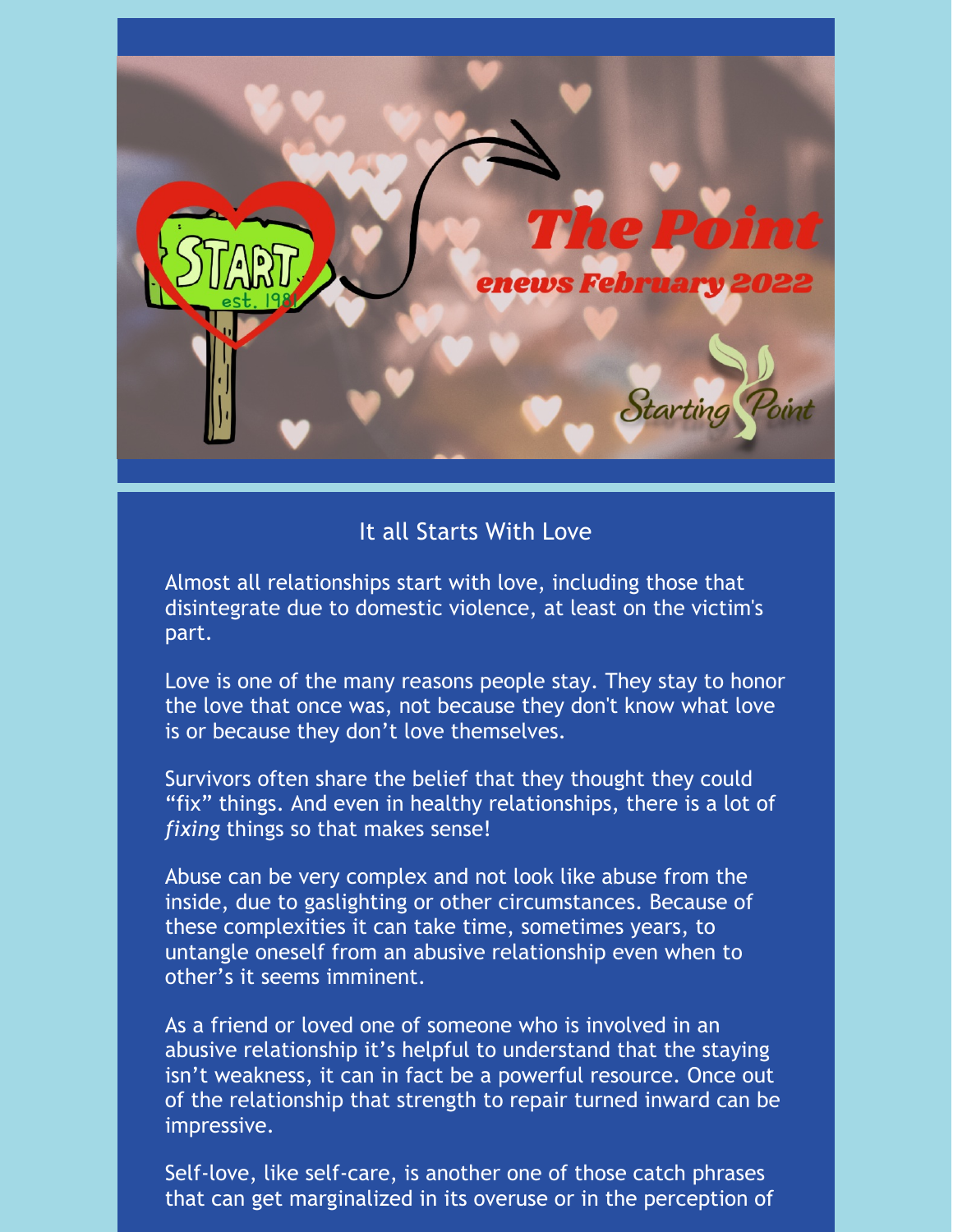selfishness. Loving oneself is complicated *and* can lift all things up when it is actualized, for this reason it is anything but selfish.

It's complicated in part because we all know our own*dark* secrets. We know that little devilish spirit that sits on our shoulder and occasionally whispers unkindness toward others or suggests ways to be troublesome and we think others don't have the same untoward thoughts. "Oh, if you only knew!" we think to ourselves when congratulated or admire for our humanity. Or as can be the case with many survivors they often think they are responsible for the abuse or deserving of less than love, which is a residual effect of emotional abuse and gaslighting.

Survivors can have difficulty understanding the true essence of love. They have had their hearts broken so can be turned off by the idea of being loved or ever loving again. Sometimes they forsake love and enter new unhealthy relationships because they've decided love isn't real, or at least not real for them.

Starting Point advocates understand this confusion and the risk it puts survivors at for future abusive relationships. Part of the work advocates do is to help survivors love themselves. This is accomplished through empowerment, helping them reclaim their lives one step at a time, and to recognize the importance of focusing on themselves.

People too often talk about what love isn't, "love isn't putting others down" love isn't hitting", "love isn't jealousy". This isn't wholly helpful in determining what love is though. Advocates help by reframing what love IS, by taking it out of the "Hallmark" envelop and deconstructing it's parts.

We recognize that love is not pristine or perfect, it's fluent and is accepting of our true humanity *especially* when we are less than perfect. True self-love helps us recognize this and be accepting of our own imperfections which opens us to be more accepting of others.

In our prevention programs, we talk a lot about what romantic and friendship love is. It is kind, thoughtful, without jealousy, non-judgmental and often very honest in its perception of one's behavior, meaning it is not necessarily unconditional but instead accountable in its offerings.

With survivors, advocates help reframe ideas of love and show them how to lovingly embrace themselves and create an enduring love that will know the don'ts, as well as the dos, of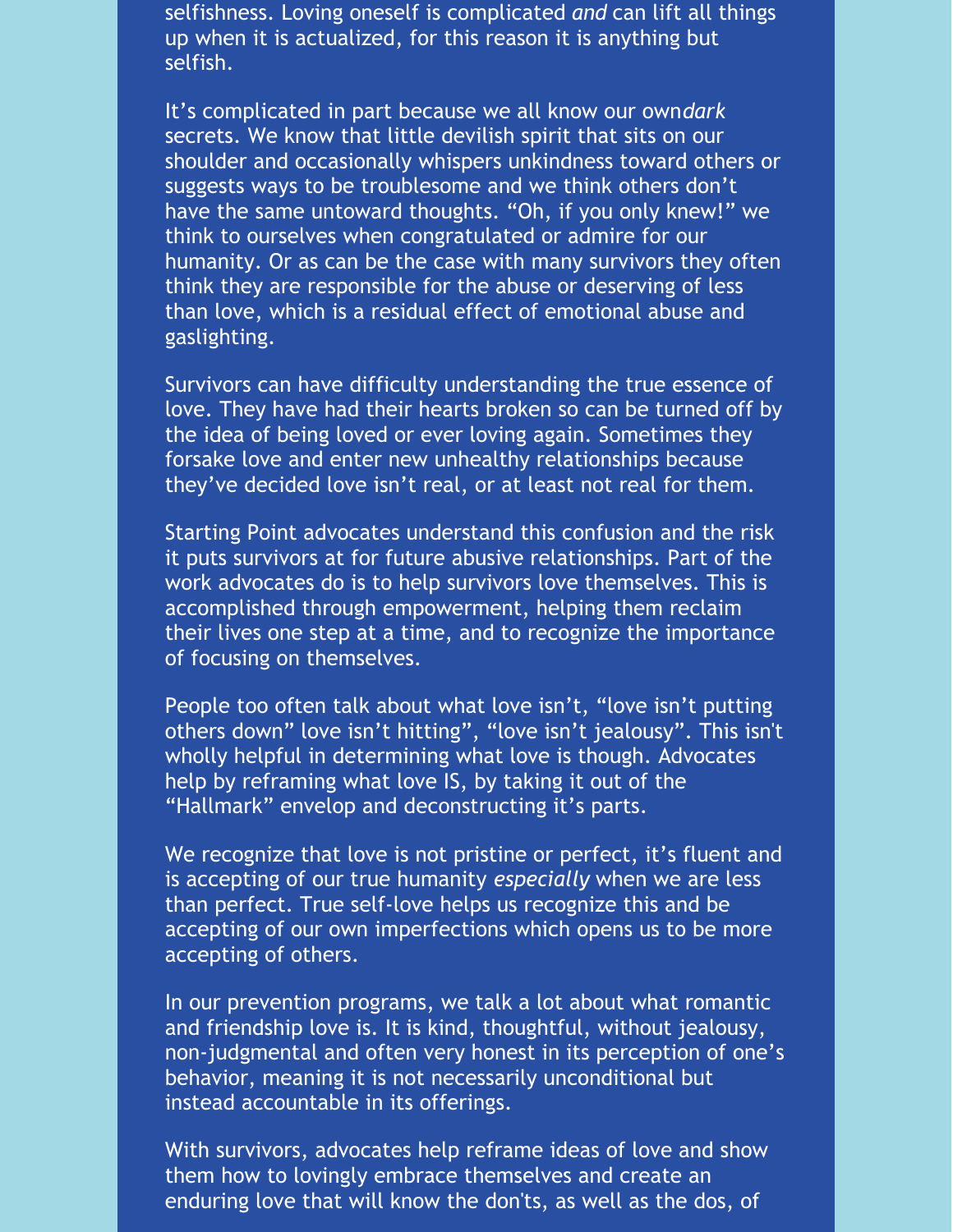true self-love.

Love is one of the many services Starting Point offers!

*Let self-love lead you into February and always.*

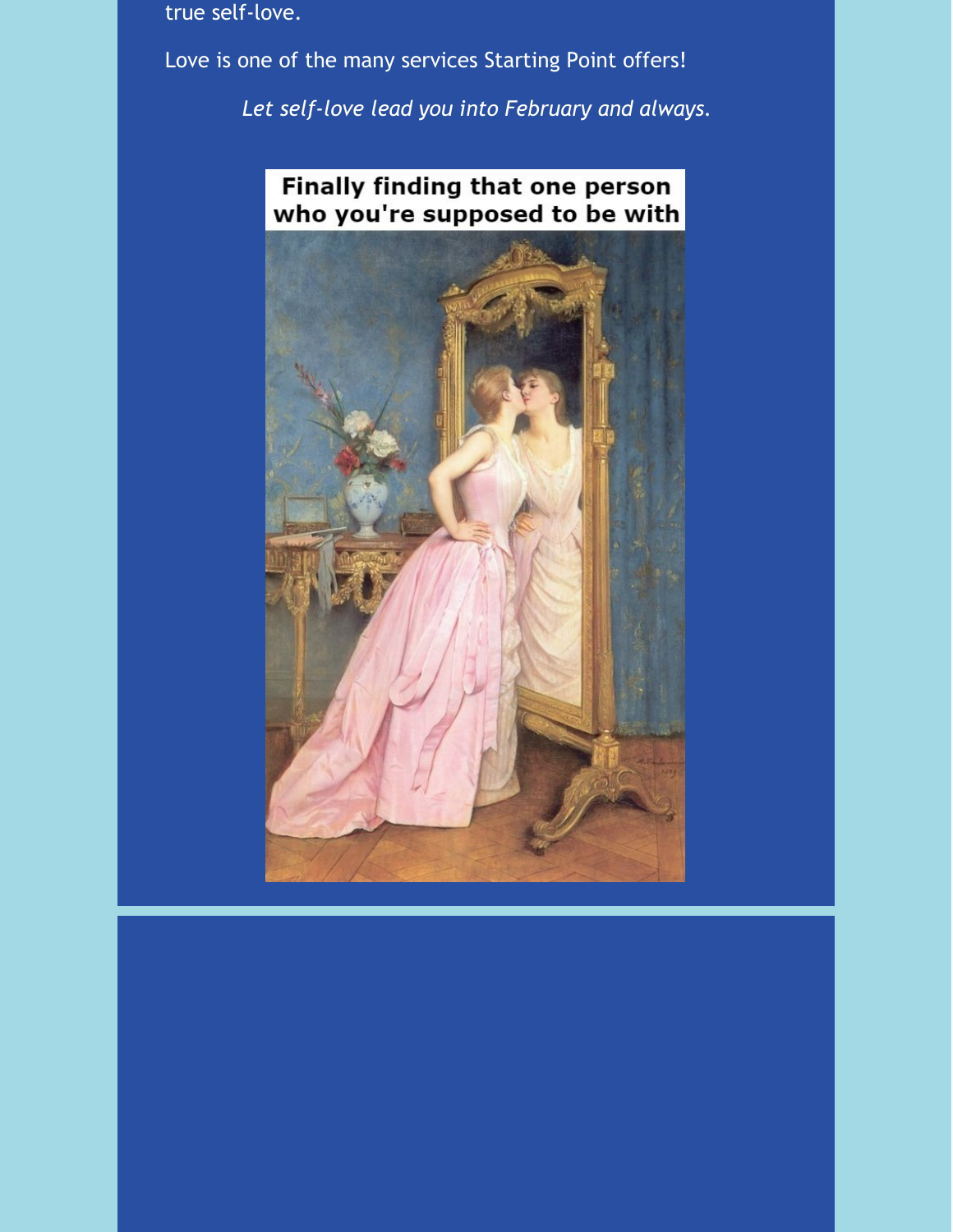



## Starting Point was the recipient of a \$5000 donation from Valley Originals this month!

The Valley Originals have been serving up community support for years and are closing in on \$2M of giving back!!

We could not imagine a Valley with out the Valley Originals in it, both as a group and as individual business leaders. Donations and sponsorship are one of the ways VO give back as a group but the Dine to Donates and countless gift certificates for fundraisers is another way that they support local charities.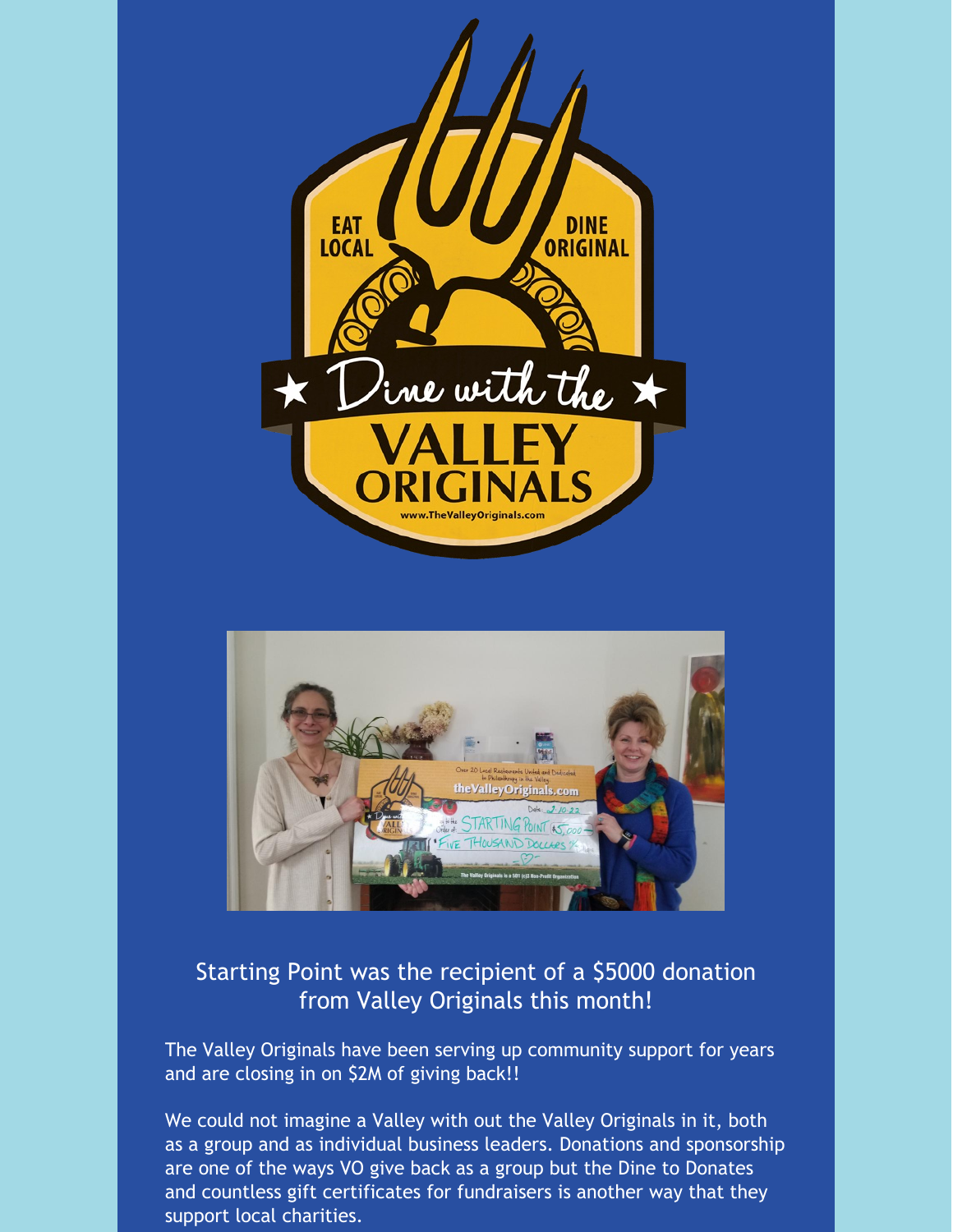In return those local charities provide services that change lives AND often those services relieve tax payers! So, one very fun and delicious way to support your local non-profits, and maybe lower you property taxes, is to eat out at Valley Original establishments!

**Valley [Originals](https://www.thevalleyoriginals.com/) Website**

Another BIG Thank you to Altrusa and the Lions Club for their donations of cleaning products, personal care items, and various items for the children's room at the Starting Point Shelter.



Although the Grace House is a comfy and cozy shelter it is still a shelter and it can be very overwhelming for victims and their children to have to stay. These items are always greatly needed and additionally they help to welcome guests, which helps alleviate some of the stress of having to come into shelter.

With the help of our community we've been able to supply each guest with some creature comforts...including handmade quilts that were delivered over the holidays and seem to show up whenever they are needed thanks to The Material Girls!!

> If you are looking for ways to contribute, Starting Point has an ongoing needs list at Amazon.



**[Amazon](https://smile.amazon.com/gp/ch/list/02-0365780?ref_=smi_cl_bc_lol1_lol) Wish List**

**If you shop on Amazon 'Smile' you can choose Starting Point as the receiving charity! It all adds up! \$350 so far!! For more information on Amazon Smile you can check out the link here: [Amazon](https://smile.amazon.com/gp/clpf/ref=smi_se_clpf_rd_clpf) Smile For Starting Point**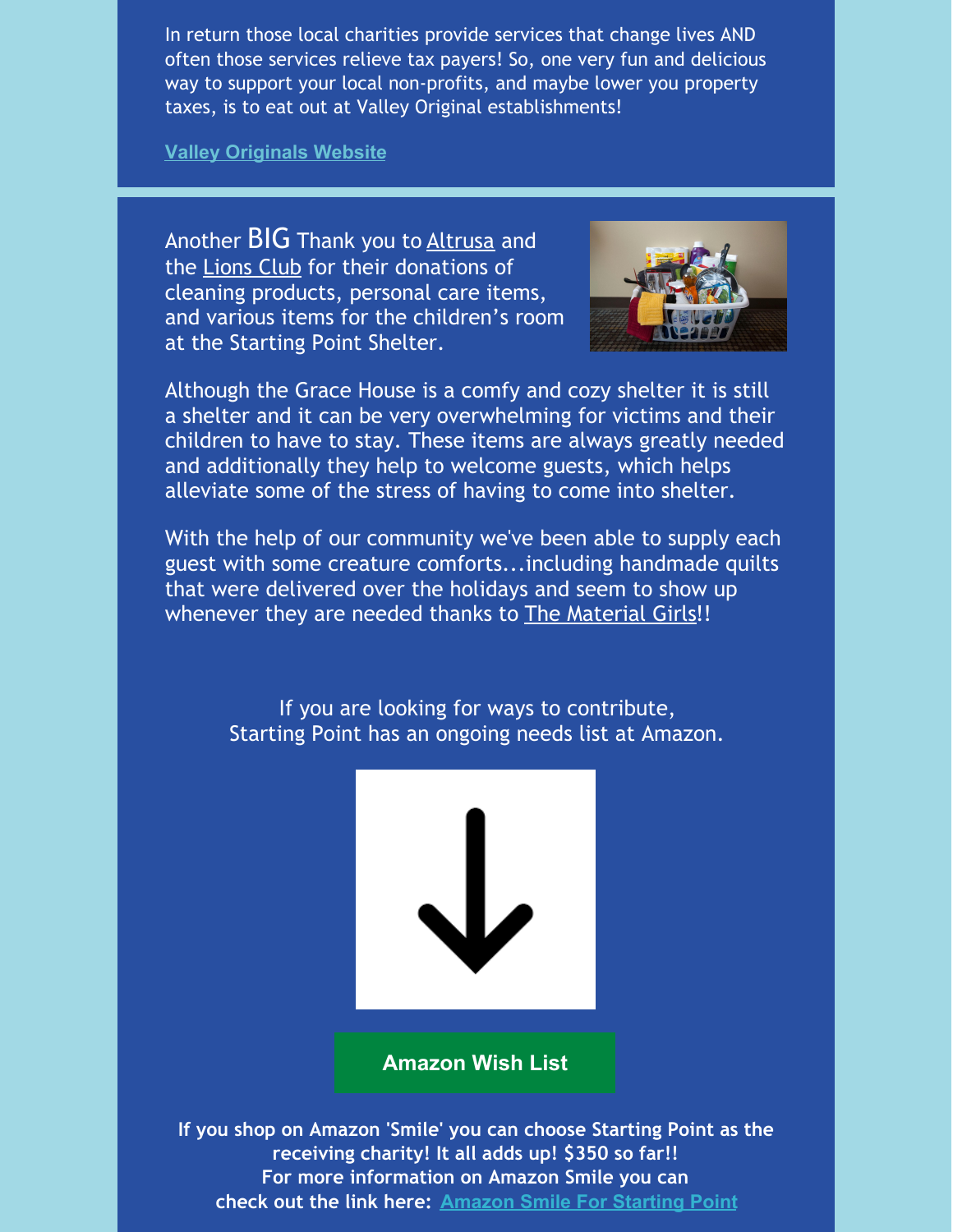

## Starting Point Services

In a recent conversation with a community member our Outreach Coordinator realized how often people are surprised by the breadth of services offered by Starting Point.

So, we thought we'd dedicate a little space here to highlight the range of services provided by Starting Point.



#### Court Advocacy

One of the many free and confidential services that Starting Point provides is court advocacy.

Whenever a person presents at the Conway or Ossipee courthouse and requests a form for a protection order the court clerk calls Starting

Point and an advocate is immediately dispatched to the courthouse.

Even during COVID lockdowns Starting Point advocates were able to provide this service without interruption, via phone when necessary.

Having a court advocate can make a difference in obtaining a protective order or not. According to the DOJ victims are 87% more likely to get an order when they have a court advocate. Starting Point's rates are actually in the 90% range for obtaining PO. This can make a difference in providing protection to a victim and their children, and on some occasions between life and death.

Facing an abuser in court can be revictimizing, as can the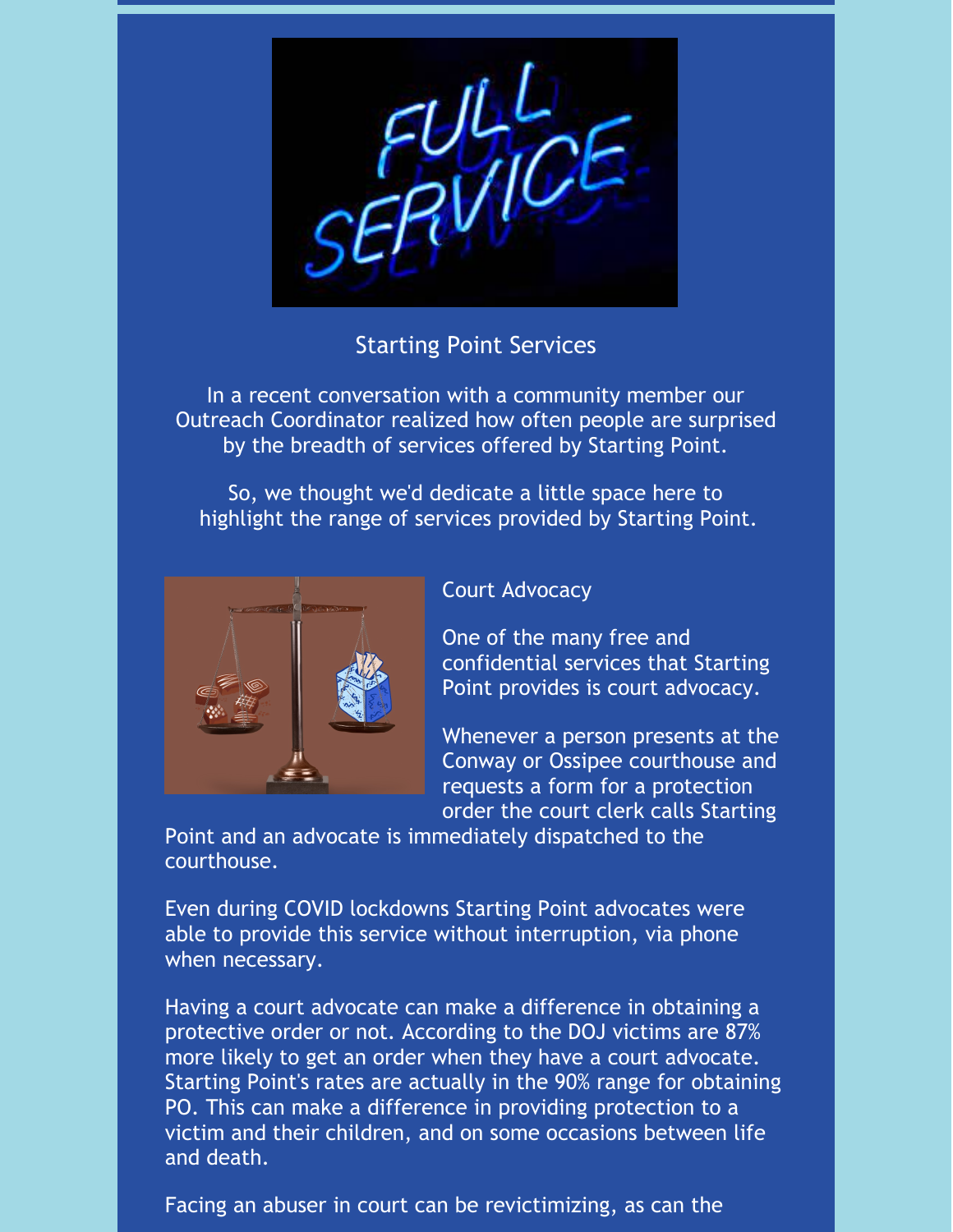whole process for some victims. Court advocates are not lawyers, nor do they play one on TV or otherwise. They are there to support the victim in navigating court procedure and to provide emotional support as they move through the process.

It has often been said that a protective order is*just a piece of paper*. If that is taken to mean that in and of itself, it cannot act as a shield than that is true. Starting Point advocates understand though that a protective order can be a step toward providing greater protection, just by beginning the process. They also understand that in some cases a protective order can provoke greater violence and that other routes to secure safety may be necessary, such as shelter or transportation away from the area where the abuser lives. These are all services that Starting Point also provides.

Court advocates from Starting Point are very different from "Victim Advocates" provided by the court. Both are meant to offer a guide to how the court works, helping victim's navigate the barrage of procedure, filings and dates. The difference is that Starting Point Court Advocates are guided by the highest level of confidentiality according to NH law, and that they work only for the victim. This is an important distinction for a victim and their supporters to grasp.

Court advocates arrive at the courthouse with an expertise in the laws pertaining to domestic and sexual violence and stalking. As such, they are expert in their own limitations and know when a lawyer is best. They also arrive with resources that can help a victim move forward over time such as support groups and other transitional services or urgently with gas cards, safety planning or emergency shelter provision.

Court advocates are advocates first, there to provide the emotional support needed at any given moment, along with boxes of tissues and occasionally chocolates.



#### **Gifting Gift Cards!**

One of the most helpful donations, at anytime of the year, are gift cards. Gift cards provide immediate aid and a sense of empowerment to victims.

Please consider picking up a gas or food card the next time you shop! It makes a huge difference in the lives of victims and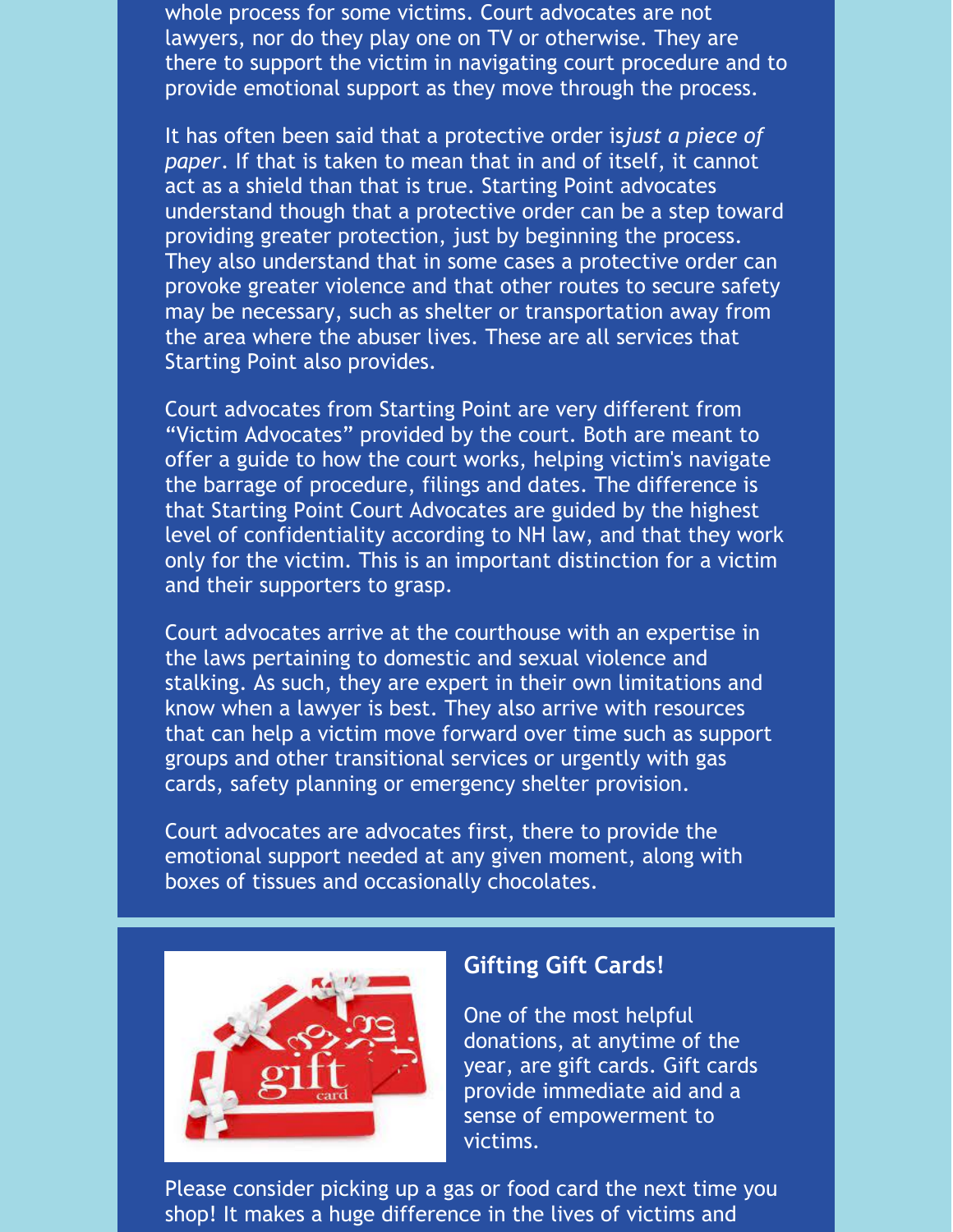supports the effectiveness of our services.

Cards can be dropped off at Starting Point's new Advocacy Center in Conway on Pleasant Street or mailed to: Starting Point PO Box 1972, Conway, NH 03818

# **The Library Corner: 7 Day Chakras by Shai Tubali**



February is all about opening up the heart. Shai Tubali's "7 Day Chakras" is a beginner's guide but also a practice to help anyone who is interested in exploring wholistic health practices.

Some might think of Chakras practice as being new-agey or trendy but the Chakras system is not new, dating as far back as 1500 to 500 BC to the Vedas, ancient Hindu scriptures.

Although Chakras can't be mapped on a scientific level there is some evidence that they align with certain endocrine systems. However, practically every experienced doctor believes that the mind influences the body and that's the magic of Chakras practice.

As a result of domestic and sexual violence, survivors can often end up feeling separated from their own core, a form of disassociation. Helping survivors connect to their core (the heart of their bodies) can be very healing.

> "I Am a Rainbow" by Sarah Smith and Amanda Cottrell is a sweet, illustrated introduction to centering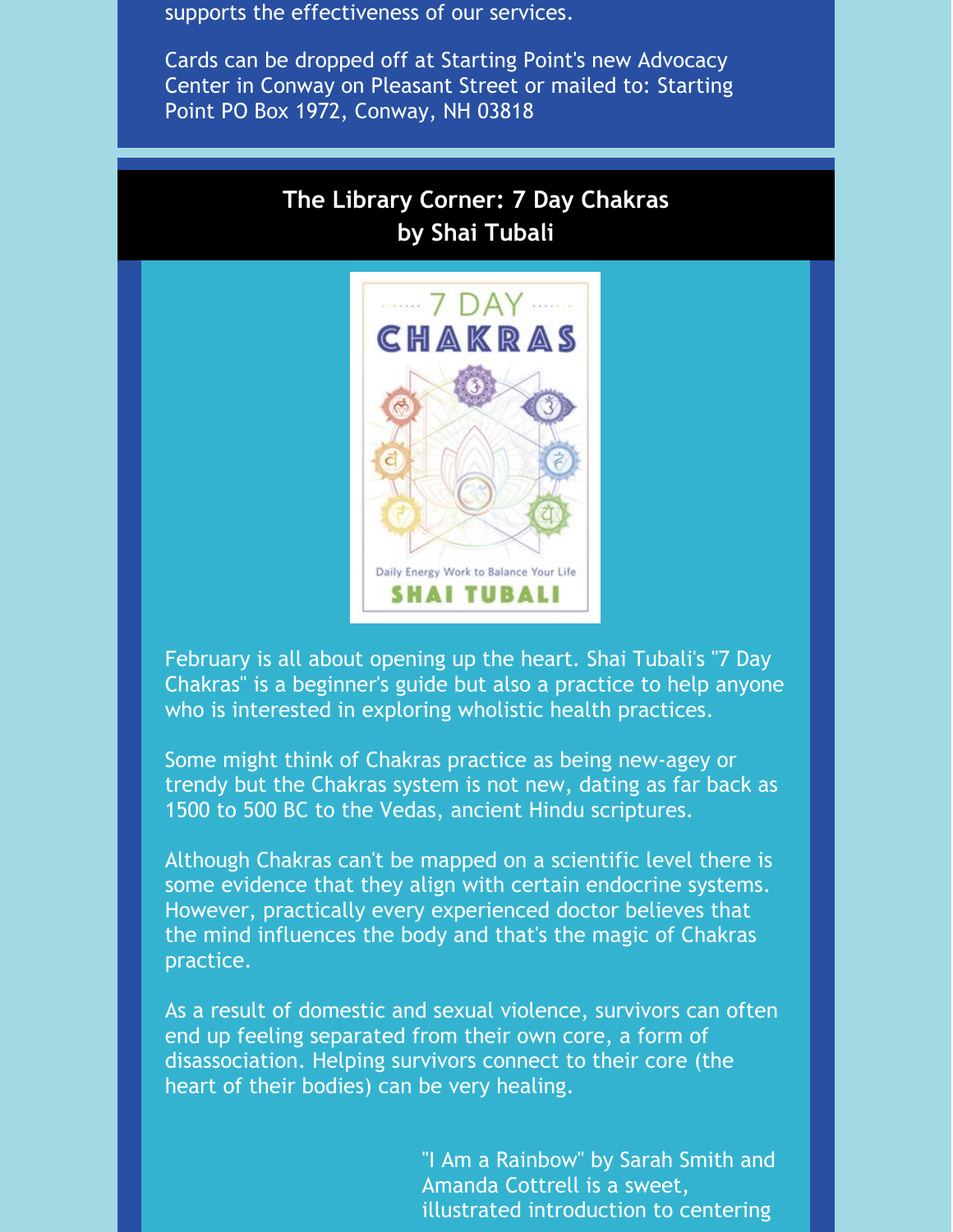

for children.

Learning how one's body feels when it is centered or off-center can help a child recognize situations that are unhealthy or unsafe.

Don't have a child to buy books for? Don't worry - we do! Books, games, and activity packs are always

welcome donations for our shelter and young clients!

Contact community@StartingPointNH.org to learn more.

We've been reserving this spot of our enews for the count down to Boots n Bling 2022.

Oh!? Thanks for asking...it's just 128 days away!





DINNER, DANCING, **ENT & LIVE** CTIONS TO S OF DOMESTI & SEXUAL VIOLENCE

STARTINGPOINT'S **10TH ANNUAL BOOTSN' BLING** THURSDAY, **JUNE 9TH 2022 AT 5PM** THE **WENTWORTH INN** 

TICKETS

STARTINGPOINTNH.ORG



Our team is currently working on soliciting auction items and